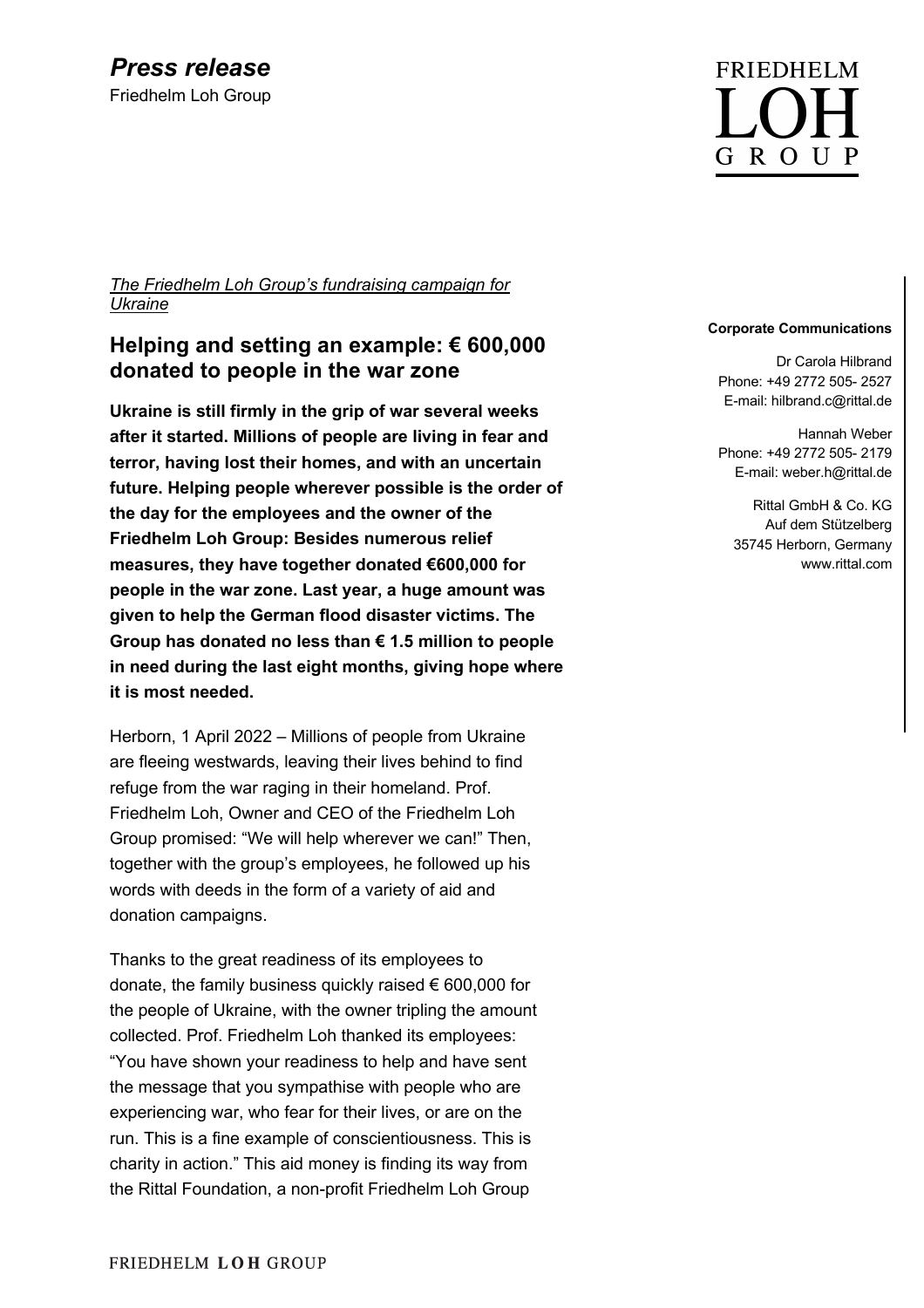foundation to humanitarian organisations helping in the war-torn country. Recipients include Aktion Deutschland Hilft, World Vision, Humedica, FeG Auslandshilfe, Ukrainehilfe Breitscheid, and Médecins sans Frontières.

## **Swift and immediate action**

Two weeks ago, to give immediate help to Ukrainians who were directly affected, the Friedhelm Loh Group, together with the Rittal Sales department, the employees of Rittal Poland, the city of Haiger and the Rittal Foundation, brought over 38 family members of Ukrainian FLG employees. Their former place of work, the Rittal subsidiary and one location of the Digital Technology Poland software company are currently closed for security reasons. For the most part, the employees themselves, all men, have had to stay in Ukraine.

Group employees at Haiger and Monheim are also helping: They have hired buses to collect refugees from the border, while others are making their homes available to accommodate them. In addition, the Group's trainees have set up their own aid campaign for Ukraine.

The Rittal Foundation supports the Krefeld-based Hilfswerk Immanuel relief organisation, which helps those in need in disasters and other emergencies. The non-profit organisation has launched the "Hilfe im Karton" ("Help in a Box") campaign, delivering food parcels to Ukrainians in the areas affected. Initiated by a volunteer and employee of Cideon (a member of the Friedhelm Loh Group), the Rittal Foundation is sponsoring the project to the tune of  $\epsilon$  5,000. This means that 200 packages will arrive where help is most needed.

Sticking together, bearing responsibility and showing commitment! These values guide both employees and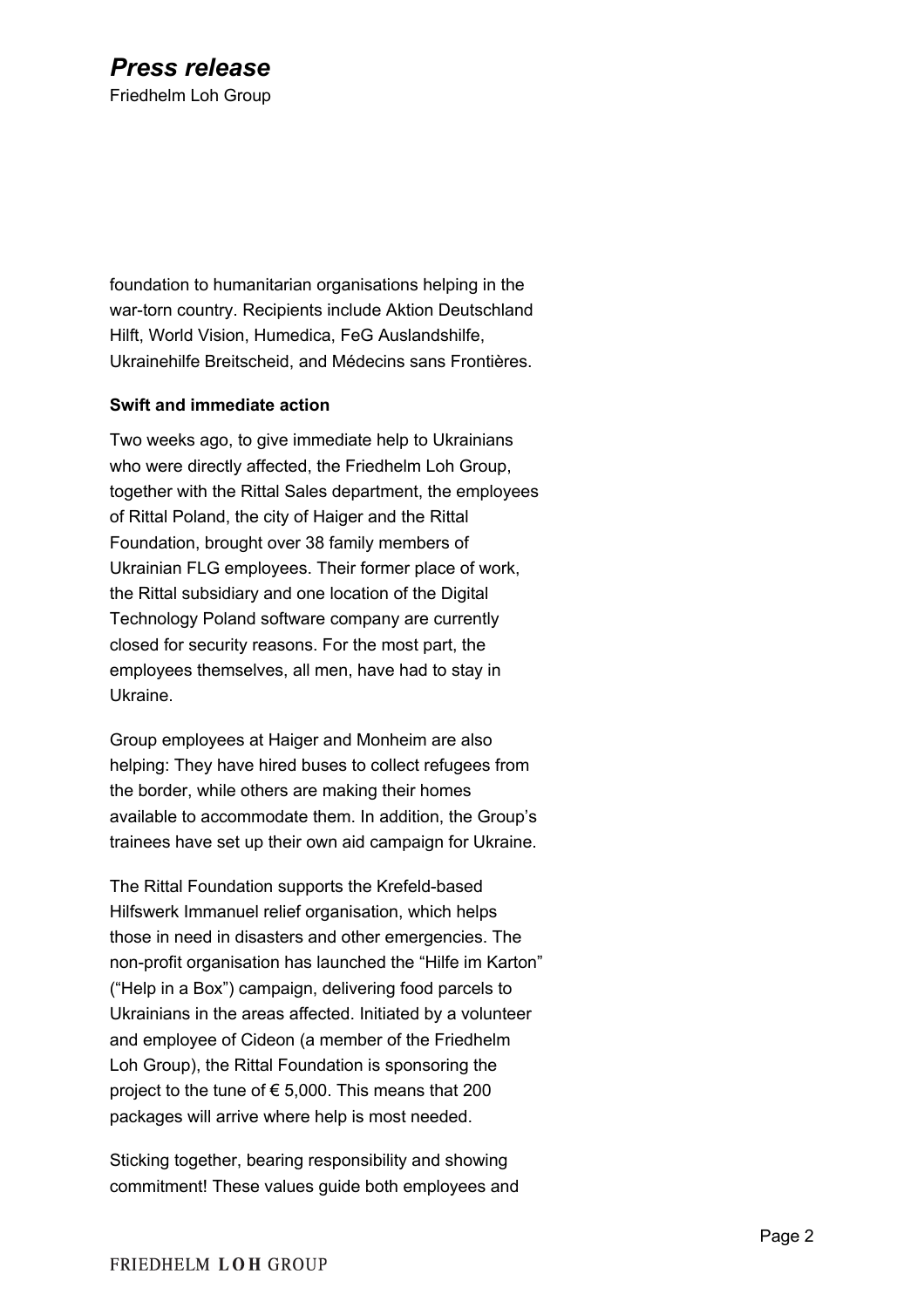## *Press release* Friedhelm Loh Group

management in their actions. Every year, employees donate to social causes, for example, following last summer's flood disaster in Germany, when they collected  $\epsilon$  930,000 within a very short time in 2021. This was the highest donation in the company's history. The money quickly and pragmatically found its way to aid projects and private individuals via donation accounts. Together with the Ukraine aid, the group has raised  $\epsilon$  1.5 million for good causes in just under eight months. "I am profoundly impressed by the commitment shown by those around me. These are signs of charity that give us confidence and, at the same time, make us grateful for the freedom we enjoy," Professor Loh added.

(4,050 characters)

## n

#### **Caption(s)**

Image 1 (fri22202900): Professor Friedhelm Loh, Owner and CEO of the Friedhelm Loh Group, promised: "We will help wherever we can!"

Image 2 (fri22202600): Two weeks ago, the Friedhelm Loh Group brought the families of Ukrainian employees to Haiger. Toys provide distraction for the children.

May be reproduced free of charge. Please name Friedhelm Loh Group as source.

#### **Friedhelm Loh Group**

A global player, the Friedhelm Loh Group (F.L.G.) invents, develops, and makes made-to-measure products and integrated solutions for manufacturers, distributors, and other businesses. The Friedhelm Loh Group's companies belong to the top addresses in their respective industries – as inventors and competent producers. They include the world's leading provider of modular platforms for enclosures, power